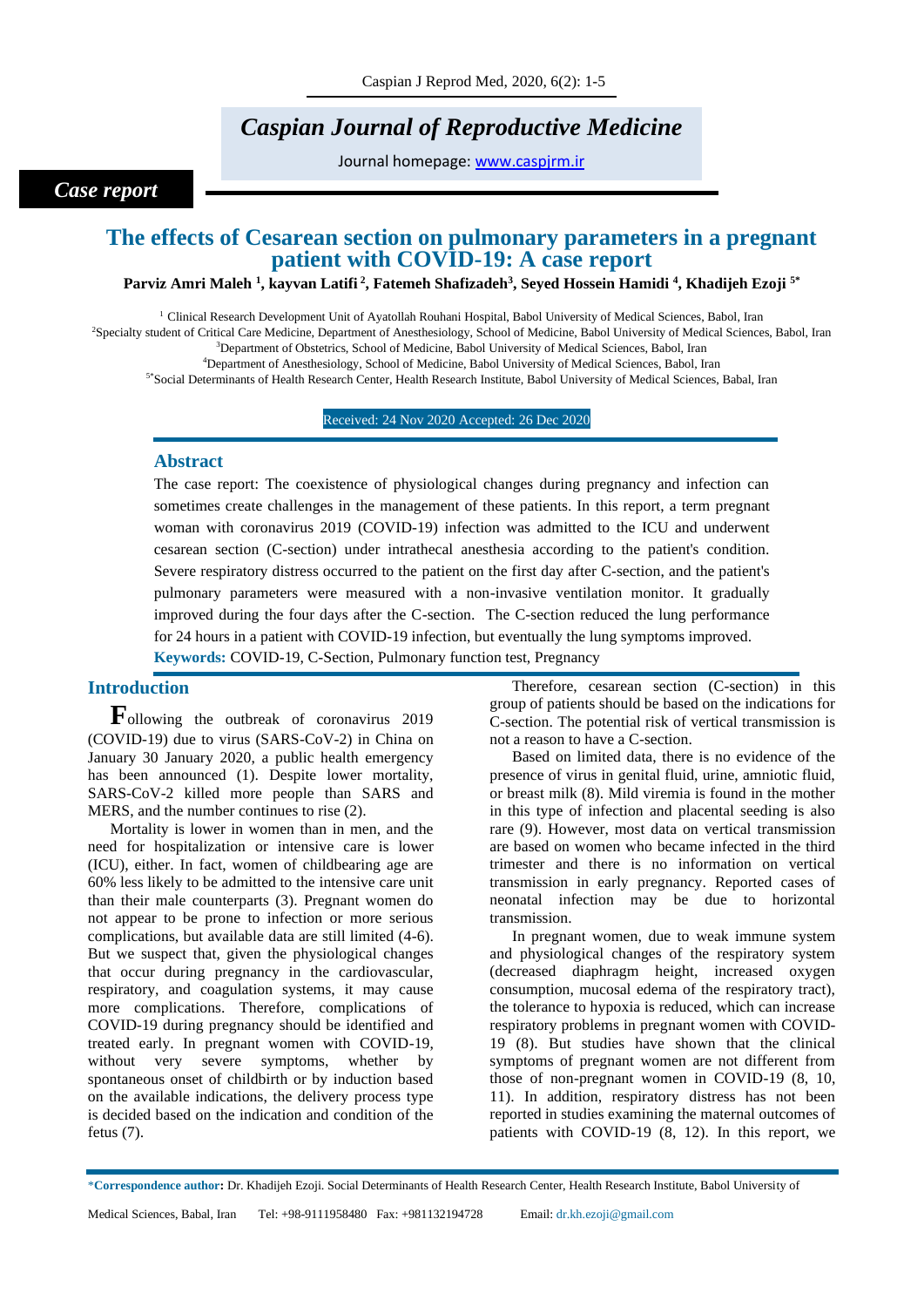

examine the effects of C-section on pulmonary parameters in a pregnant woman with Covid-19.

#### **The case report**

A 31-year-old woman, gravida 2, para 1, and Live 1 at 38 weeks gestation with a positive polymerase chain reaction (RT-PCR) for Covid-19 was transferred to an internal intensive care unit (ICU) due to an acute case of respiratory distress syndrome (ARDS). At the time of admission to the hospital, the oxygen saturation rate with room air, oxygen mask, mask and reserve bag, and non-invasive ventilation (NIV) were: 72%, 85%, 94%, 60%, and 96%, respectively. The woman was complaining about cough and severe shortness of breath. Respiratory rate, heart rate, and the temperature were: 34 per minute, 116 per minute, and 38.8 °C, respectively. The systolic/ diastolic blood pressure was 110/76 mm Hg. The use of 24-hour of ICU care was provided for the patient. On the second day of hospitalization, it was decided to terminate the pregnancy by C-section. The C-section was conducted for the patient under intrathecal anesthesia with 12.5 mg intrathecal bupivacaine in a sitting position, and the newborn baby had Apgar score of 9-10. The patient received 2 liters of lactated Ringer's solution during the C-section. Intraoperative bleeding of the patient was 800 cc. During the C-section, the systolic/ diastolic blood pressure and heart rate was 120/80 mm Hg and 86 beats per minute, respectively. During the Csection, the patient was subjected to optimum continuous positive airway pressure (CPAP) (oxygen flow  $= 8$  liters per minute).

N-terminal pro brain natriuretic peptide (NTproBNP) was 172 pg/ml, D-dimers was 3827 ng/mL (high), Interleukin (IL)-6 was 17.7 pg/mL (high), procalcitonin (PCT) was 0.201 ng/mL, Lactate dehydrogenase (LDH) was 561 U/L (high), and Creactive protein (CRP) was 79 mg/L (high) . Numerous routine laboratory examinations were performed before the surgery, after the surgery, and on the day of discharge from the hospital (Table 1).

The newborn was admitted to the isolate neonatal intensive-care unit (NICU). After birth, the patient's baby was fully healthy, and the PCR was negative.

The pattern of lung involvement of the patient on computed tomography of the chest (Chest CT Scan) and chest X-ray confirmed COVID-19 (Figure 1). The first day of hospitalization, surgery day, and after Csection, the patient received 3 litter, 4 litter, and 4 litter isotonic solutions for fluid volume, respectively. Then the patient's reception of intravenous fluids gradually decreased to one liter. Oral feeding started 48 hours after the C-section. From the second day after the Csection, the patient sat on the side of the bed once a day and then in a room on the chair with oxygen once a day and gradually walked. NIV was done on the first day for half an hour and was gradually reduced to 5 minutes per hour. Its settings, initial parameters were;

expiratory positive airway pressure (EPAP): 6 cm H2O, inspiratory positive airway pressure (IPAP): 12 cm H2O, and the fraction of inspired oxygen (FiO2): 0.6 cm H2O.



**Figure 1**. Chest CT Scan of the patient's lung on the first day of hospitalization and the chest x-ray on the fourth day of hospitalization

On the first day after the surgery, a severe respiratory distress occurred to the patient, which gradually improved with NIV and intravenous administration of 20 mg furosemide. From the fourth day of hospitalization, the patient's respiratory distress improved, and the patient was discharged on the tenth day. The patient was followed up at home for a month and no particular problem was detected. The respiratory parameters were measured with a NIV monitor. Pressure support ventilation (PSV) was 12 cm H2O and positive end expiratory pressure (PEEP) was 6 cm H2O on ICU admission days and the discharge day (Table 2).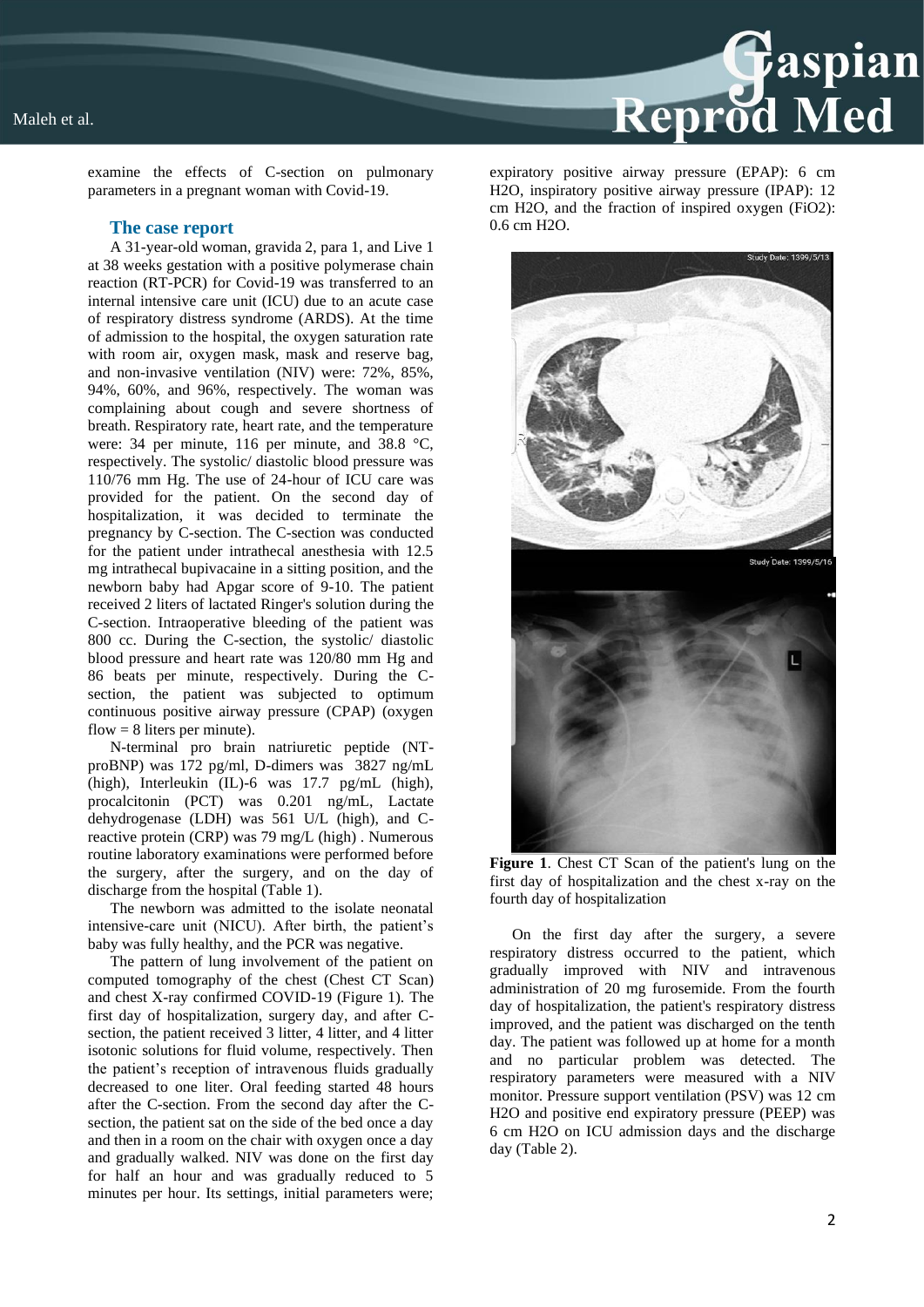

| <b>Tests</b>                                              | Before C-<br>section     | Postoperative<br>days    | 4 days after C-<br>section | 7 days after C-<br>section | 14 days after C-<br>section |
|-----------------------------------------------------------|--------------------------|--------------------------|----------------------------|----------------------------|-----------------------------|
| White blood cells (WBC)                                   | 7800                     | 9100                     | 8300                       | 8400                       | 10300                       |
| Lymphocyte (µL)                                           | 620                      | 610                      | 830                        | 1680                       | 1600                        |
| Hemoglobin concentration (Hb) (gr/dL)                     | 10.6                     | 10.3                     | 11.6                       | 13.2                       | 12.5                        |
| Hematocrit (HCT) (%)                                      | 32.3                     | 31.5                     | 36.7                       | 39.7                       | 37.9                        |
| Platelet count (per µL)                                   | 215,000                  | 256,000                  | 420,000                    | 410,000                    | 407,000                     |
| Erythrocyte sedimentation rate test<br>(ESR test) (mm/hr) | 32                       | 30                       | $28\,$                     | 25                         | 15                          |
| Blood sugar(gr/dL)                                        | 90                       | 106                      | 110                        | 95                         | 100                         |
| Blood Urea Nitrogen (BUN) (mg/dL)                         | $\tau$                   | 15                       | 13                         | 20                         | 25                          |
| Creatinine (mg/dL)                                        | 0.6                      | 0.7                      | 0.5                        | 0.8                        | $0.8\,$                     |
| Serum Kalum (K)(meq/L)                                    | 3.8                      | 4.4                      | 4.1                        | 4.1                        | 5                           |
| Serum sodium (NA) (meq/L)                                 | 140                      | 138                      | 137                        | 138                        | 138                         |
| Serum calcium (mg/dL)                                     | $\overline{a}$           | $\overline{\phantom{a}}$ | 8.2                        | 9.1                        | 9.7                         |
| Serum potassium (meq/L)                                   | 3.5                      | 4.9                      | 3.7                        | 4.5                        | 3.9                         |
| Total bilirubin (mg/dL)                                   | 0.9                      | 0.6                      | 0.5                        | 0.4                        | 0.5                         |
| Serum albumin (mg/dL)                                     | $\overline{\phantom{a}}$ | $\overline{\phantom{0}}$ | 3.1                        | 3.8                        | 3.4                         |
| magnesium (mg/dL)                                         | 1.9                      | 1.8                      | 2.3                        | 2.2                        | 2.5                         |
| Serum Glutamic Oxaloacetic<br>Transaminase (SGOT) (IU/L)  | 42                       | 56                       | 31                         | 20                         | 31                          |
| Serum Glutamic Pyruvic Transaminase<br>(SGPT) (IU/L)      | 30                       | 48                       | 52                         | 55                         | 57                          |
| Alkaline phosphatase (ALP) (IU/L)                         | 469                      | 424                      | 322                        | 243                        | 229                         |
| Prothrombin time (PT) (seconds)                           | 12                       | 12                       | 12                         | 12                         | 381                         |
| International normalized ratio (INR)<br>(seconds)         | $\mathbf{1}$             | $\mathbf{1}$             | $\mathbf{1}$               | $\mathbf{1}$               | $\,8\,$                     |
| Partial thromboplastin time (PTT)                         |                          | 39                       | 31                         | 29                         | 12                          |

### **Table 1.** Lab test results for a pregnant woman with COVID-19 infection

### Table 2. Respiratory parameters measured with non-invasive ventilation monitor

| Pulmonary parameters                | before C- | Post C-section | 4 after $C$ - | $7$ after C- | 14 days after |
|-------------------------------------|-----------|----------------|---------------|--------------|---------------|
|                                     | section   |                | section       | section      | C-section     |
| Tidal volume (cc)                   | 250       | 220            | 360           | 480          | 510           |
| Number of breaths (per minute)      | 28        | 32             | 24            | 20           | 14            |
| Respiratory compliance (ml/Lcm H2O) | 22        | 18             | 28            | 32           | 38            |
| Airway resistance (cmH2O)           | 10        | 10             | 8             |              | 5             |
| Oxygen saturation $(SpO2)$          | 92        | 87             | 94            | 96           | 98            |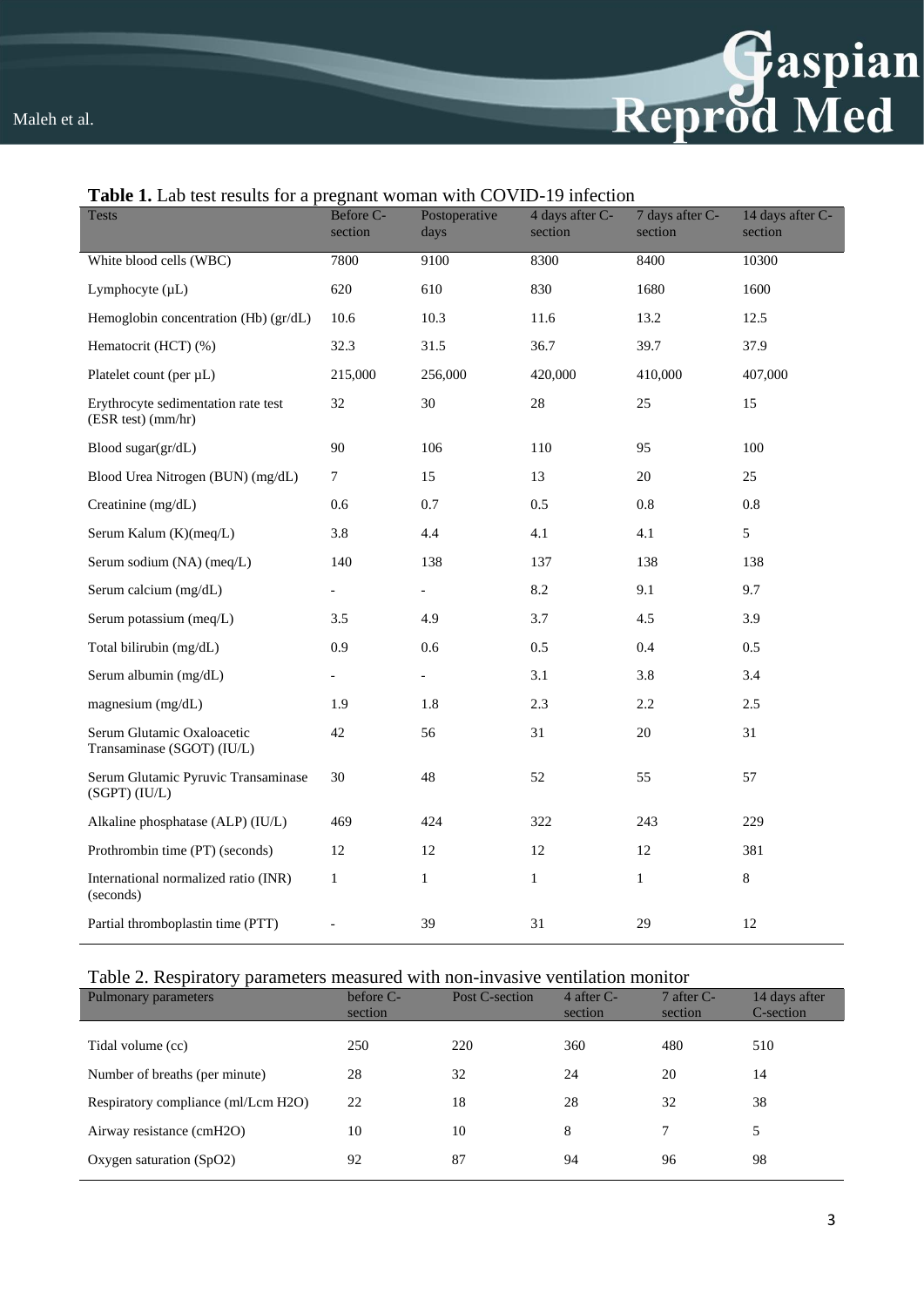### **Discussion**

The results of this report, through which the respiratory parameters of a patient with COVID-19 were measured with a NIV, showed decreased lung function for 24 hours after the surgery. This decrease in pulmonary function could be due to respiratory edema, which is also present in patients with COVID-19 (13). Pulmonary edema in normal pregnancy has been reported in 0.05% of cases, and the complication of preeclampsia occurs to 2.9% of cases. Despite the low prevalence of this kind complication in pregnancy, it can be associated with a disproportionate mortality rate (14).

In addition to the possibilities for pulmonary edema, one of the causes of pulmonary edema could be iatrogenic. Iatrogenic pulmonary edema in surgery can have different causes: arrhythmia (cyclopropane, halothane), the redistribution of blood from the periphery (vascular contractions, central stimulation), pressure negative airway (obstruction, bronchospasm), circulatory overload (blood, fluids, etc.) and damage to the alveolar membrane by harmful inhalations and aspiration of stomach contents in an attempt to empty the stomach in cases of poisoning. In this patient, the volume of fluid solation received by the patient during the surgery or laryngospasm due to pain from the surgery could have been the major cause of iatrogenic pulmonary edema (15).

Decreased lung function for 24 hours after the surgery in this pregnant patient with COVID-19 might have been due to a systemic inflammatory response to the disease, which is one of the causes of primary acute lung injury, although systemic inflammatory response could also be due to surgical reasons (16).

Numerous other factors can play a role in predicting lung injury. Factors such as preoperative chronic obstructive pulmonary disease (COPD), severe diabetes, gastroesophageal reflux disease (GERD), alcohol consumption, and genetic factors are serious predictors of postoperative lung injury (17). The role of genetic factors is undeniable, however.

This case report from the pregnant patient with COVID-19 who underwent C-section due to severe respiratory disorders revealed that the delivery may improve the clinical condition of patients with COVID-19, and when the patient does not have enough respiratory reserve to tolerate vaginal delivery, the delivery method should be cesarean section (18). Given the decrease in lung function during the first day after the surgery in this report, it can be postulated that the clinical consequences of COVID-19 in pregnancy and childbirth are still unknown.

In general, the treatment of this disease is more supportive with oxygen therapy and invasive and non-



invasive mechanical ventilation, which is the most important therapeutic intervention of this disease. If the patient has dyspnea and shortness of breath, NIV is used, and if there is no improvement within 2 to 3 hours, the patient is intubated (19). In this patient, NIV improved pulmonary function well.

### **Conclusion**

One-day reduction in lung function due to cesarean section in a patient with COVID-19 infection and the ultimate improvement of pulmonary symptoms in this patient revealed that NIV was effective in improving the impaired lung function of this patient and the possibility of significant pulmonary problems in delivery in pregnant women with COVID-19.

### **Acknowledgements**

We would like to thank our colleagues and nurses at the ICU of Ayatollah Rouhani Hospital of Babol for their cooperation in the treatment and care of this patient and all COVID-19 patients.

### **Conflicts of Interest**

The authors have no conflicts of interest relevant to this article

### **References**

- 1. Valencia DN. Brief review on COVID-19: the 2020 pandemic caused by SARS-CoV-2. Cureus. 2020;12(3): e7386.
- 2. Huang I, Lim MA, Pranata R. Diabetes mellitus is associated with increased mortality and severity of disease in COVID-19 pneumonia–a systematic review, meta-analysis, and meta-regression. Diabetes Metab Syndr. 2020;14(4):395-403.
- 3. de Salud C, de Epidemiología S. Informe de situación de COVID-19 en la Región de Murcia. 17 DE ABRIL DE 2020. 2020.
- 4. Ferrazzi EM, Frigerio L, Cetin I, Vergani P, Spinillo A, Prefumo F, et al. COVID‐19 Obstetrics Task Force, Lombardy, Italy: executive management summary and short report of outcome. Int J Gynaecol Obstet. 2020;149(3):377-378.
- 5. Noelle B, Cynthia G, Russell M, Rebecca M, Kyra B. COVID-19 infection among asymptomatic and symptomatic pregnant women: two weeks of confirmed presentations to an affiliated pair of New York City hospitals. Am J Obstet Gynecol MFM. 2020:1-7.
- 6. Zeng L, Xia S, Yuan W, Yan K, Xiao F, Shao J, et al. Neonatal early-onset infection with SARS-CoV-2 in 33 neonates born to mothers with COVID-19 in Wuhan, China. JAMA Pediatr. 2020;174(7):722- 725.